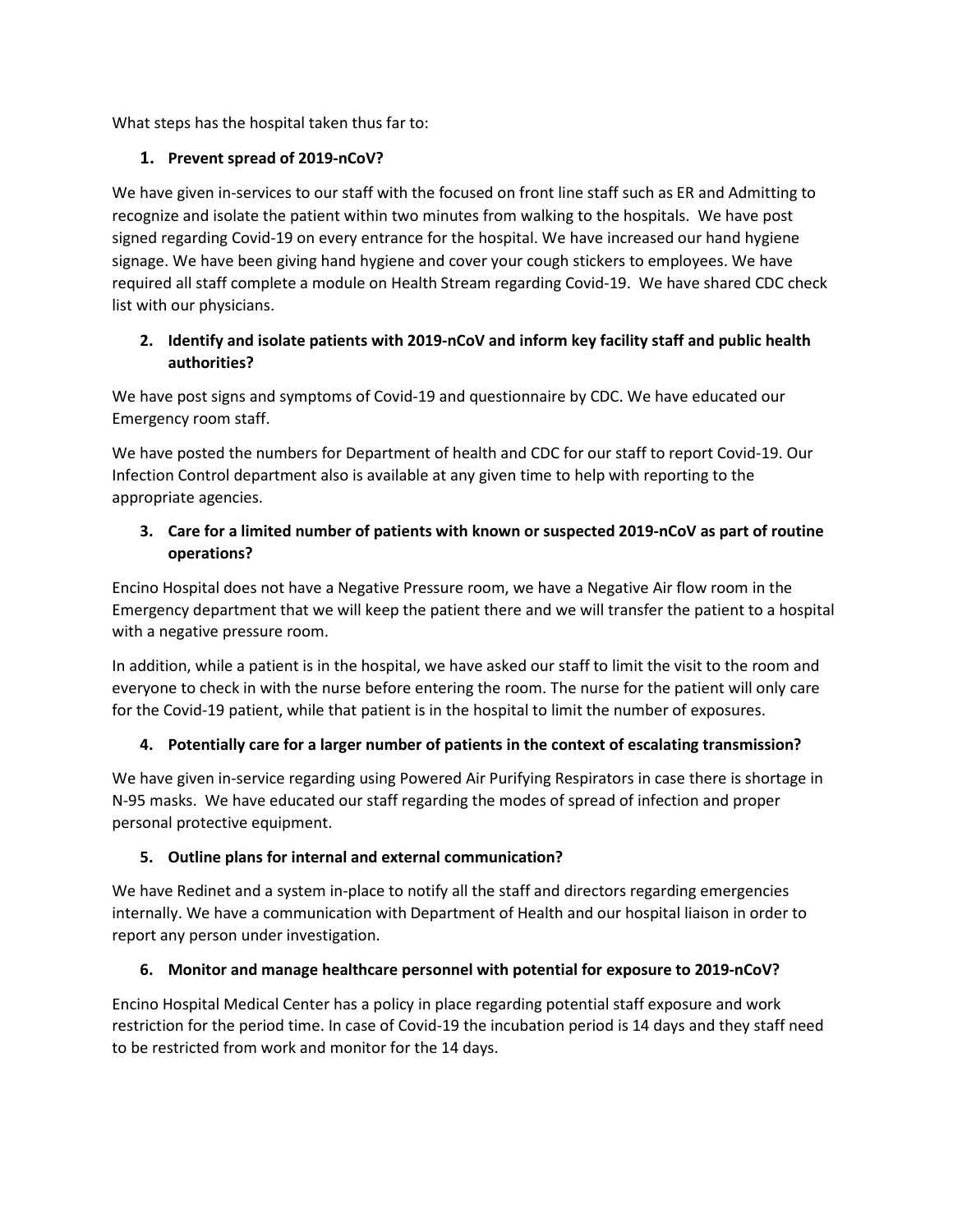### **7. Manage the impact on patients, the facility, and healthcare personnel?**

Encino hospital has provided education and post visible signage throughout the hospital to limit the exposure of the staff to Covid-19. Proper usage of personal protective equipment must be followed. The education for proper use of PPE were given and signs has been posted in every department.

## **The CDC recommends the following checklist and highlights some key areas for hospitals to review in preparation for 2019-nCoV.**

• Ensure facility infection prevention and control policies are consistent with the Centers for Disease Control and Prevention's 2019-nCoV guidance

#### [\(https://www.cdc.gov/coronavirus/2019-nCoV/guidance-hcp.html\)](https://www.cdc.gov/coronavirus/2019-nCoV/guidance-hcp.html).

- 1. What procedures have been developed for rapidly identifying and isolating suspected 2019-nCoV patients? Encino Hospital Medical Center has implemented triage procedures to detect persons [under investigation \(PUI\) for COVID-19](https://www.cdc.gov/coronavirus/2019-nCoV/clinical-criteria.html) during or before patient triage or registration (at the time of patient check-in) Hospital ensure that all patients are asked about the presence of symptoms of a respiratory infection and history of travel to areas experiencing transmission of SARS-CoV-2, the virus that causes COVID-19, or contact with possible COVID-19 patients.
- 2. How many negative pressure rooms are available and what steps have been taken to ensure that negative-pressure airborne infection isolation rooms are available and functioning correctly and are appropriately monitored for airflow and exhaust handling? Encino Hospital does not have a Negative Pressure room, we have a Negative Air flow room in the Emergency department that we will keep the patient there and we will transfer the patient to a hospital with a negative pressure room.
- 3. In addition, while a patient is in the hospital, we have asked our staff to limit the visit to the room and everyone to check in with the nurse before entering the room. The nurse for the patient will only care for the Covid-19 patient, while that patient is in the hospital to limit the number of exposures.
- 4. What assessments have been done on availability of personal protective equipment (PPE) and other infection prevention and control supplies (e.g., hand hygiene supplies) that would be used for both healthcare personnel (HCP) protection and source control for infected patients (e.g., facemask on the patient)? We work closely with CDPH. CDPH provided N95 masks. Encino Hospital has supplies ready for airborne isolation. Disaster management has extra supplies stored in case of emergency.
- 5. What is the facility's contingency plans if the demand for PPE or other supplies exceeds supply? What is the current supply level. Our contingency plan for additional PPE's are other prime facilities (mainly SOH and EHMC), then our DRC, then county EMS.

#### **EHMC currently has:**

N95 Health Care Particulate Respirator and Surgical Mask **4170 each**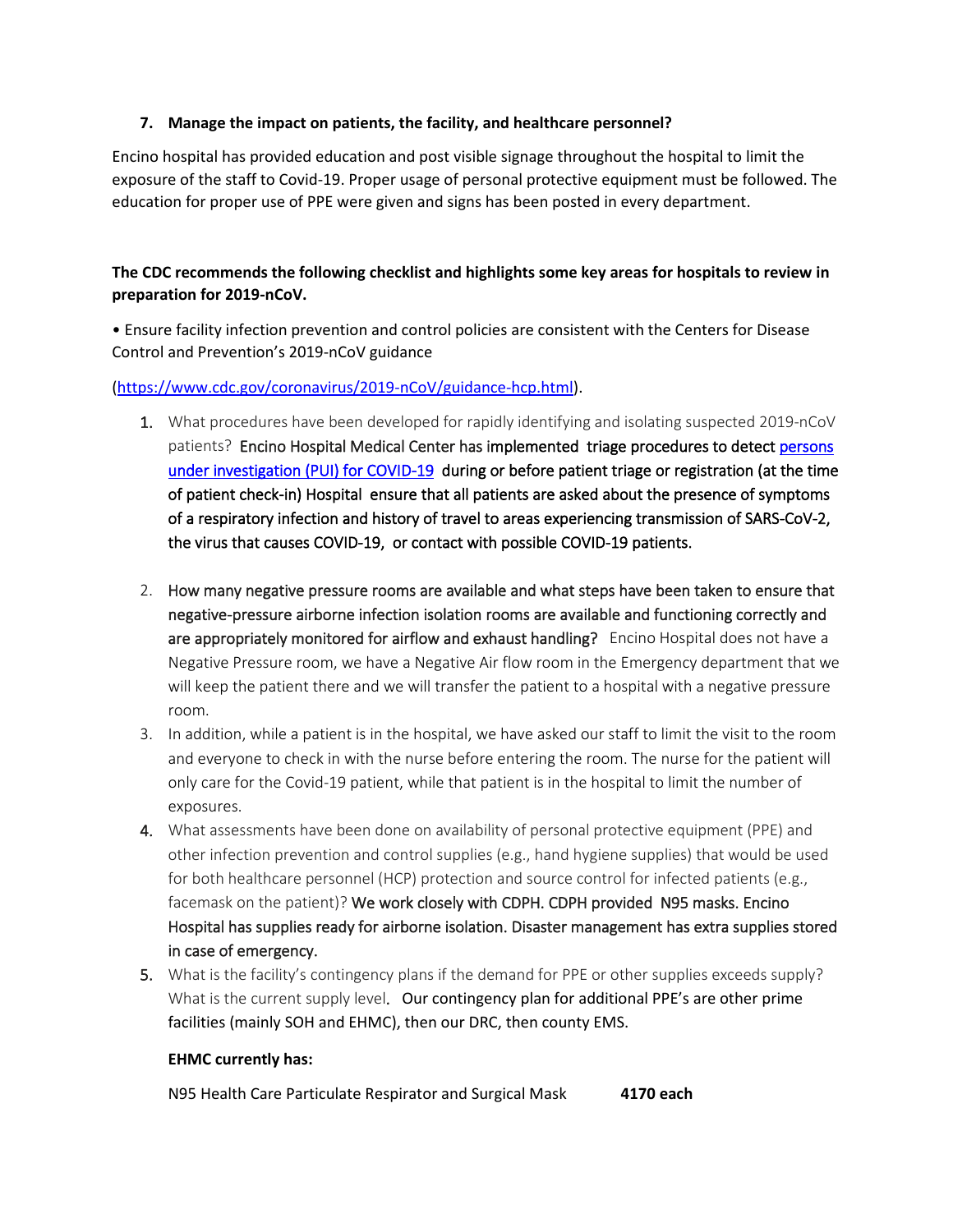#### N95 Particulate Respirator **4160 each**

- 6. Has there been an assessment on the effectiveness of environmental cleaning procedures [\(https://www.cdc.gov/HAI/toolkits/Evaluating-Environmental-Cleaning.html\)](https://urldefense.proofpoint.com/v2/url?u=https-3A__www.cdc.gov_HAI_toolkits_Evaluating-2DEnvironmental-2DCleaning.html&d=DwMGaQ&c=uJDInsUI975ObH1pw6atlCu6k9_P2kimr_XZeMjqt08&r=nY19CYxrmqm8PSc8xhx-4i7s-X-OHYFDb9ZoNyIeKh8&m=8vWI8HNDhNGwvPFf2Xz3hr_1bWZPhSXd7j7KKu4btlE&s=o1uTBra1_FPqiQVtNC8xYqyhGXGRDPf6CwrUVMz-Jso&e=); What education/refresher training has been provided for environmental services personnel and other HCPs? Encino Hospital does ongoing in services in all departments. Assessment for environmental cleaning is done on a daily basis.
- 7. Please attach any plans for implementation of surge capacity procedures and crisis standards of care. Is there a contingency plan to staff up RNs if needed**?** "The Surge Capacity Response Plan is designed to respond to a LARGE INFLUX, or the RISK OF AN INFLUX, of disaster victims in coordination with local, state and federal public health, disaster-management, and public-safety agencies." If an incident has impacted -- or is likely to impact the facility –the Emergency Room Physician's warrants his concern -- or may overwhelm the medical center's ability to respond using standard operating procedures, the medical center must **activate**:
	- Announce "Code Triage" via the paging system, this will activate the Hospital Incident Command System (HICS). The notification system Everbridge (Mass Notification Emergency Management tool) will also be utilized.
	- Activate/open Hospital Command Center
	- Activate the Emergency Operations/Management & Response Plan.
	- Activate the "Surge Capacity Response Plan"
	- 8. Please attach any policies and procedures for monitoring and managing HCP with potential for exposure to 2019-nCoV, including ensuring that HCP have ready access, including via telephone, to medical consultation. (Policy attached)
	- 9. Have all staff and appropriate HCPs been medically cleared, fit-tested, and trained for respirator use and/or PAPR?.
	- 10. Please provide the education and refresher training to HCP regarding 2019-nCoV diagnosis, how to obtain specimen testing, appropriate PPE use, triage procedures including patient placement, HCP sick leave policies, and how and to whom 2019-nCoV cases should be reported, procedures to take following unprotected exposures (i.e., not wearing recommended PPE) to suspected 2019-nCoV patients at the facility. Hospital provided HealthStream mandatory education for all hospital staff about 2019-n CoV. Infection control made CDC posters available in the hospital, ongoing education and Updates are done in the hospital about 2019-nCoV by infection control department. 2019-nCoV policies for IC and EH were implemented.
	- 11. What are plans for visitor access and movement within the facility? Visitors with Respiratory illnesses will be offered PPE upon entering the hospital. Visitors refusing to obey the hospital policy will not be allowed to enter the hospital.
	- 12. Which specific persons have been designated within the facility who are responsible for communication with public health officials and dissemination of information to other HCP at the facility and SEIU121RN? Hospital administration and Infection control.